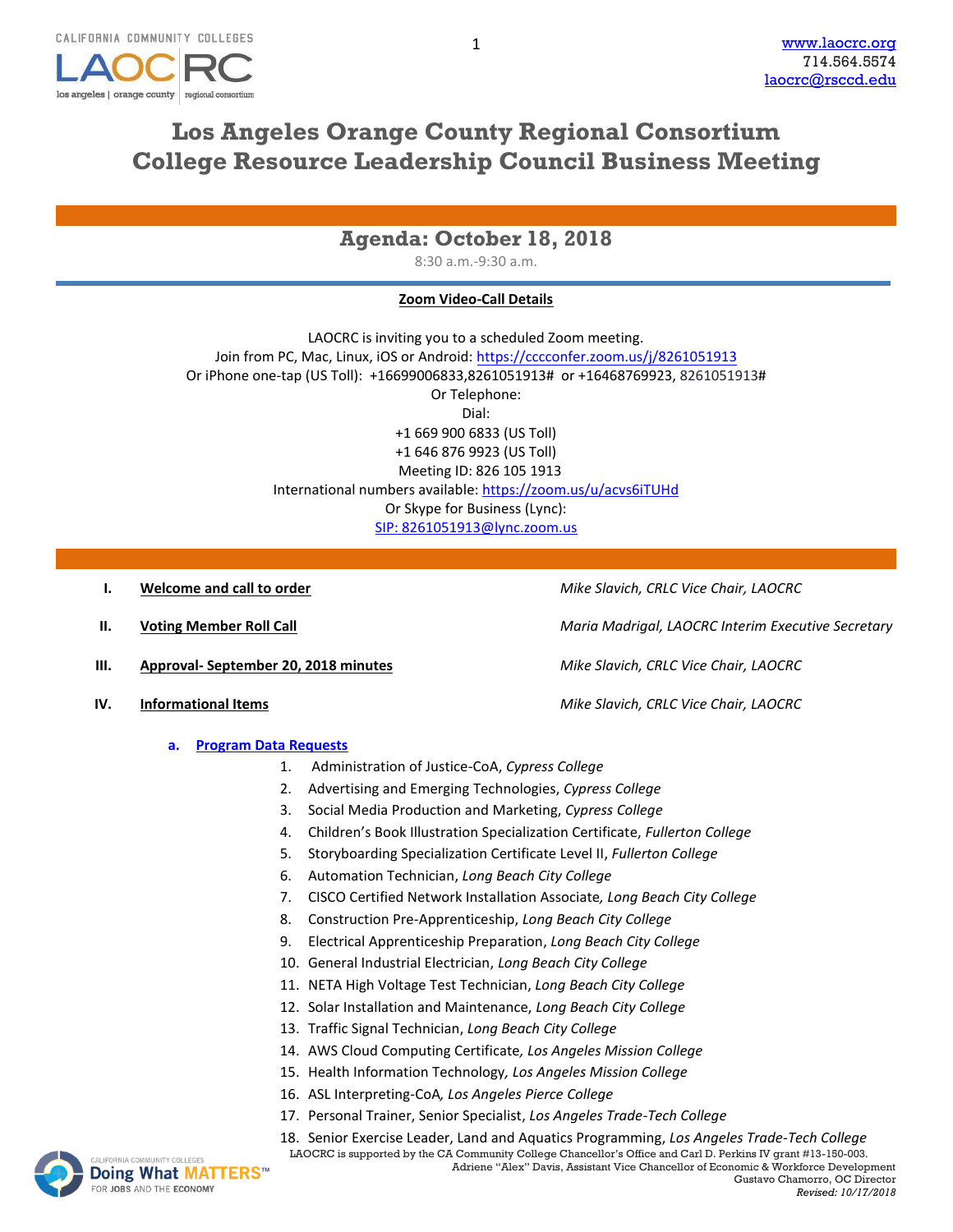

- 19. Geotechnician, *Mt. San Antonio College*
- 20. Automotive Service Writing & Management, *Pasadena City College*
- 21. Design Technology, Design Technician: Architecture/Engineering/Construction, *Pasadena City College*
- 22. Digital Media Foundation, *Pasadena City College*
- 23. Game Design & Development, *Pasadena City College*
- 24. Survey of Film, Television and Electronic Media, *Pasadena City College*
- 25. Barbering Program, *Santa Monica College*
- 26. Cloud Computing-Amazon Web Services, *West Los Angeles College*

### **b. Substantial Changes**

- **i. [Formula Room Technician-CoA](https://www.regionalcte.org/browse/ZyBq4)**, *Long Beach City College*
- **ii. [Criminal Justice Option Degree-AS](https://www.regionalcte.org/browse/ZbjQZ)**, *Santa Ana College*

**V. Action Items** *Mike Slavich, CRLC Vice Chair, LAOCRC*

**a. [Program Recommendation](https://www.regionalcte.org/browse?region=4&status=4&search=&submit=) ; Motion: \_\_\_\_\_\_\_\_\_\_\_\_\_\_\_\_\_\_\_\_\_\_\_\_\_\_\_Community College; Second:**

**\_\_\_\_\_\_\_\_\_\_\_\_\_\_\_\_\_\_\_\_\_\_\_\_\_\_\_\_\_\_\_\_\_\_\_\_\_\_Community College; APPROVED: Y/N**

- 1. **[Electric & Hybrid Vehicles-CoA](https://www.regionalcte.org/browse/Z6803)**, *Long Beach City College*
- 2. **[Alternative Fuel Vehicles-CoA](https://www.regionalcte.org/browse/3G1DZ)**, *Long Beach City College*
- 3. **[Welding Technology-AS\\_CoA](https://www.regionalcte.org/browse/ZRgp4)**, *Long Beach City College*
- 4. **[Advanced Manufacturing Technology-AS\\_CoA](https://www.regionalcte.org/browse/KAY5K)**, *Long Beach City College*
- 5. **[Advanced Manufacturing Technology Core Skills-CoA](https://www.regionalcte.org/browse/KkW0K)**, *Long Beach City College*
- 6. **[Advanced Manufacturing and Design Technology-CoA](https://www.regionalcte.org/browse/3qxq4)**, *Long Beach City College*
- 7. **[Cyber Security-CoA](https://www.regionalcte.org/browse/38edK)**, *Long Beach City College*
- 8. **[Stationary Power Generation-CoA](https://www.regionalcte.org/browse/KlbQ4)**, *Citrus College*

### **VI. Update, Discussion, and/or Action Items**

**a.** LAOCRC Collaborative Meeting Topics Survey Results *Dr. Gustavo Chamorro, OC Director, LAOCRC*

**VII. Updates** *Mike Slavich, CRLC Vice Chair, LAOCRC*

- **a.** Districts
	- **i.** Cerritos
	- **ii.** Citrus
	- **iii.** Coastline
	- **iv.** Compton
	- **v.** Cypress
	- **vi.** East Los Angeles
	- **vii.** El Camino
	- **viii.** Fullerton
	- **ix.** Glendale
	- **x.** Golden West
	- **xi.** Irvine Valley
	- **xii.** Long Beach
	- **xiii.** Los Angeles City
	- **xiv.** Los Angeles Harbor
	- **xv.** Los Angeles Mission